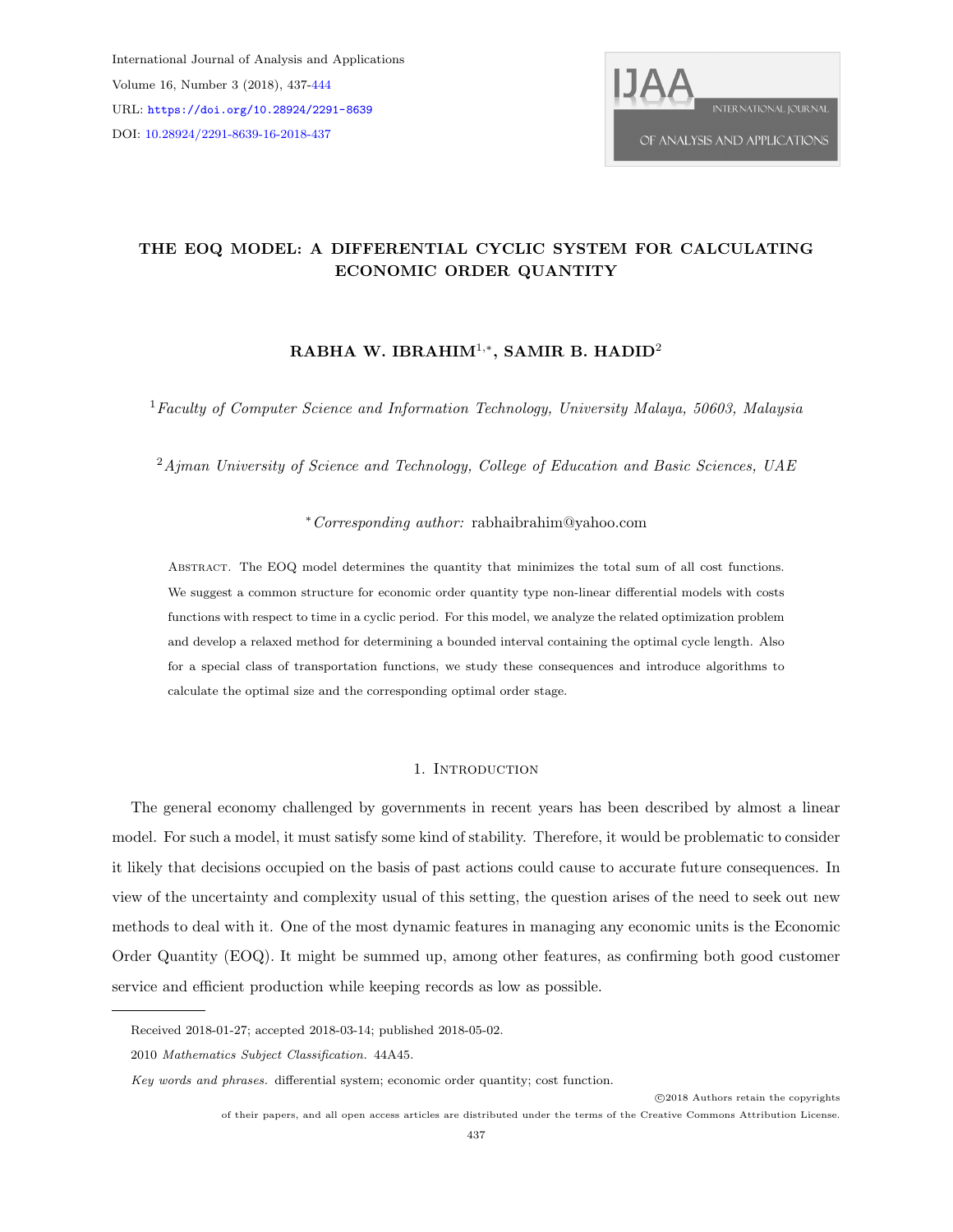The behavior of the cost function needs not be linear. Furthermore, to be able to cover all possible conditions, it would be sensible to signify them as variables with respect to time, position and controller. These models usually are driven analytically by suggesting bounded intervals containing an optimal cycle length (reorder interval) to arrive at concave functions. This method brings a minimal value of EOQ. For the other methods of cycle optimal lengths that evaluate the upper bound by an algorithm or by utilizing some concepts of the convex optimization problem. The convexity concept does not change in each bounded interval. In this case the procedure calculates the interval, such that the global minimum point resides. Another structure is that the cost function imposes in bounded intervals. Hence, the cost function is convex in all intervals; such an algorithm introduces a local solution in each interval (see [\[1\]](#page-7-1)). Several generalizations and modifications can be suggested to the EOQ model, counting backordering costs and multiple units. Moreover, the economic order interval can be computed from the EOQ and the economic production quantity typical (which controls the optimal production quantity) can be calculated in a similar technique. The Baumol-Tobin model, has also been utilized to compute the money demand function, where a person's holdings of money balances can be realized in an approach parallel to a firm's holdings of inventory [\[2\]](#page-7-2). Malakooti presented a model with conditions that could be minimized the total cost, order quantity and Shortages [\[3\]](#page-7-3). A historical overview can be found in [\[4\]](#page-7-4). Recently, Lagodimoset et al. introduced a discrete-time EOQ model [\[5\]](#page-7-5). Methods for minimization can be found in [\[6\]](#page-7-6).

In this paper, we introduce a new mathematical modeling for EOQ. Our method is based on the fixed point theorems in some of compact sets. The minimization of EOQ is described by considering a geometric frame for the total cost function during a time. Our study is related to the minimum norm solution. Examples of linear and non-linear systems illustrated in the sequel. Some of the systems have equilibrium points, which are given approximately. This technique allows EOQ problems to be under unfixed credit period, where the classical models are satisfied fixed credit period.

#### 2. Processing

<span id="page-1-0"></span>The model of EOQ was established by Ford W. Harris [\[7\]](#page-7-7) under the formula:

$$
Q = \sqrt{2AB/C},\tag{2.1}
$$

<span id="page-1-1"></span>where A is the annual demand quantity,  $B$  is the fixed cost per item and  $C$  is the annual holding cost per item. In this note we suggest that [\(2.1\)](#page-1-0) changes over time taking the formula

$$
Q(\tau) = \sqrt{2A(\tau)B(\tau)/C(\tau)}.
$$
\n(2.2)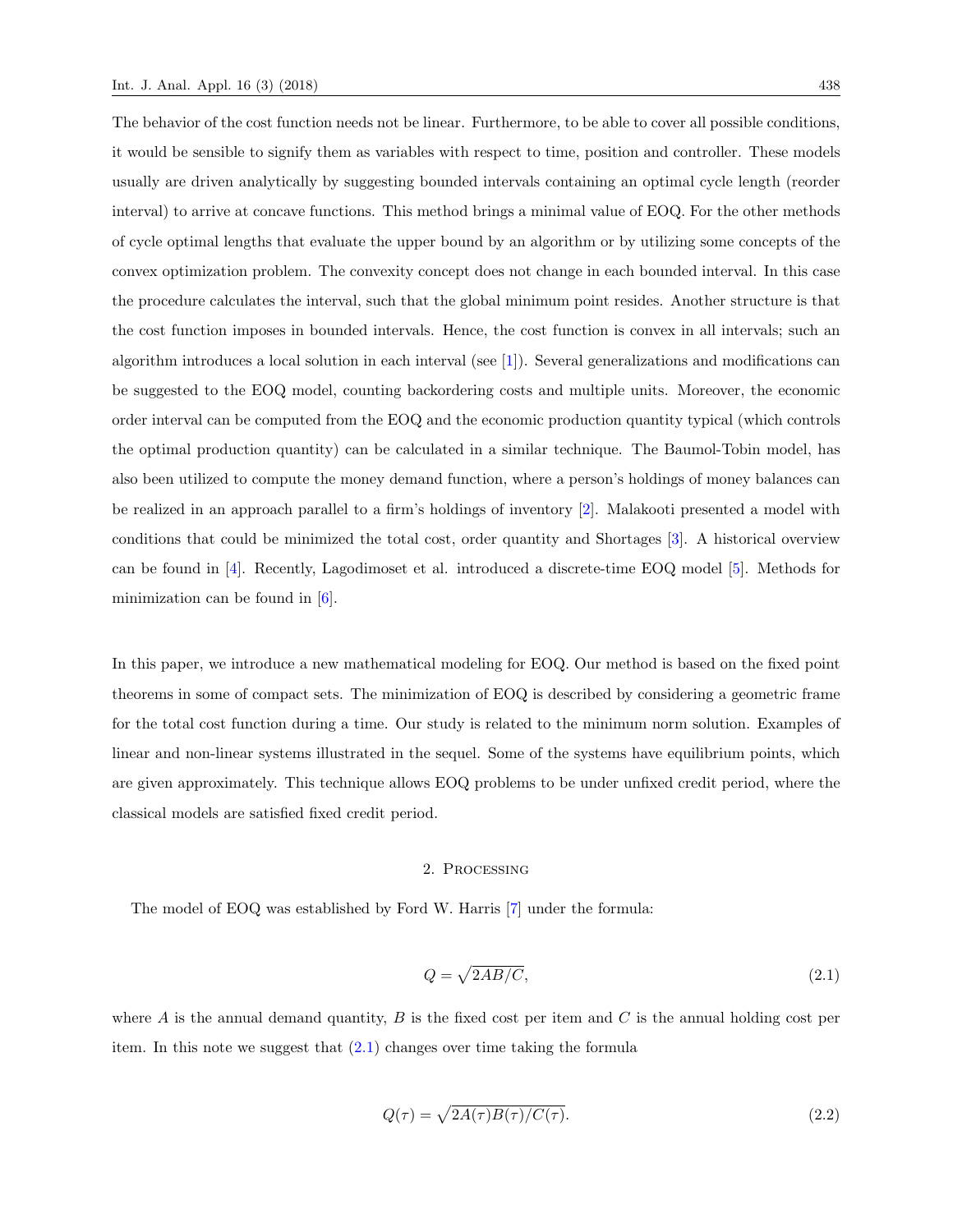<span id="page-2-0"></span>To minimize  $(2.2)$ , we shall prepare a differential equation as follows: by squaring  $(2.2)$  and differentiating the result, we have

$$
\frac{d}{d\tau}Q(\tau) = \frac{Q(\tau)}{2} \left( \frac{A'(\tau)}{A(\tau)} + \frac{B'(\tau)}{B(\tau)} - \frac{C'(\tau)}{C(\tau)} \right)
$$
  
:=  $Q(\tau) (f_1(\tau) + f_2(\tau) + f_3(\tau))$   
:=  $Q(\tau)F(\tau, A, B, C).$  (2.3)

Eq. [\(2.3\)](#page-2-0) is a general case of the suggested model (differential EOQ) given in [\[8\]](#page-7-8). Our aim is to find a minimum solution for [\(2.3\)](#page-2-0). For this purpose, we introduce the following operator  $\Pi : C \to C$ , where C is any closed bounded and convex subset of a Banach space  $B$ . The map  $\Pi$  is called non-expensive if the following inequality holds:

$$
\|\Pi\xi - \Pi\eta\| < \|\xi - \eta\|;
$$

and it is called a contraction mapping if

$$
\|\Pi\xi-\Pi\eta\|\leq \ell\|\xi-\eta\|,\quad \ell\in(0,1)
$$

We need the following outcomes:

<span id="page-2-1"></span>**Lemma 2.1.** ( Leray-Schauder theorem) Let  $\Pi$  be a continuous and compact mapping of a Banach space  $\mathbb B$ into itself, such that the set

$$
\{\xi \in \mathbb{B} : \xi = \lambda \Pi \xi \text{ for some } 0 \le \lambda \le 1\}
$$

is bounded. Then  $\Pi$  has a fixed point.

<span id="page-2-2"></span>**Lemma 2.2.** (Zorn's Lemma) For any weakly compact convex subset C and any non-expansive map  $\Pi$ :  $C \rightarrow C$ , C has a minimal ( $\Pi$  -invariant) subset.

<span id="page-2-3"></span>**Lemma 2.3.** [\[9\]](#page-7-9) Let  $\mathbb{B}$  be a strictly convex normed space with norm  $\Vert .\Vert$ . The set of fixed points of a non-expansive mapping  $\Pi : \mathbb{B} \to \mathbb{B}$  is either empty or closed and convex.

#### 3. Results

In this section, we introduce two cases of the function  $F$  in  $(2.3)$ .

Let the function  $F, Q$  be continuous with respect to  $\tau \in J : [0, T]$  and F be Lipschitz with respect to  $(A, B, C)$ then there is a positive constant  $\wp \geq 0$  such that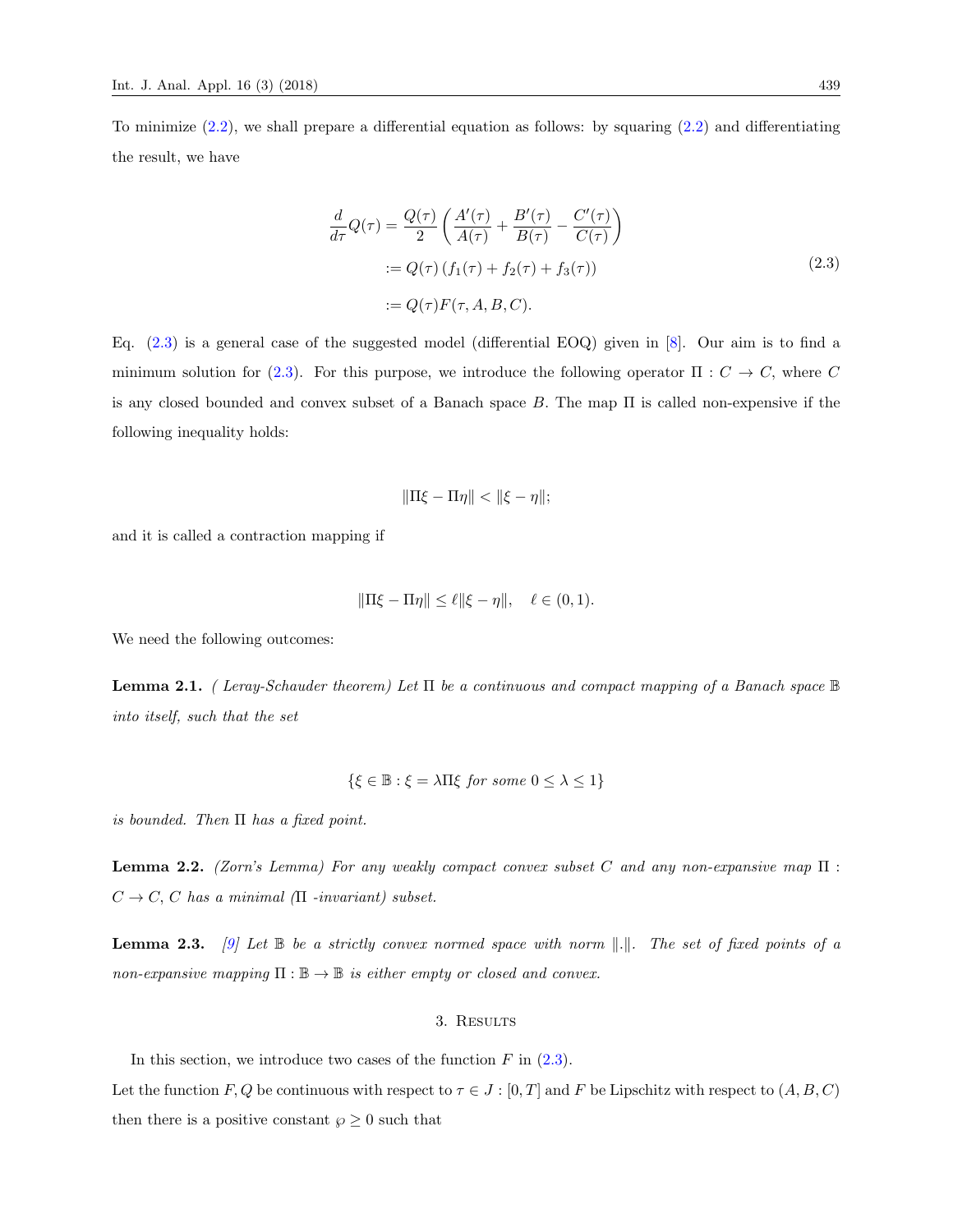$$
||F(\tau, A, B, C) - F(\tau, a, b, c)|| \le \wp(||A - a|| + ||B - b|| + ||C - c||).
$$

Moreover, we let  $F(\tau, 0, 0, 0) = 0$ . Define the following operator:

$$
(\Pi)(Q)(\tau) := \int_0^{\tau} Q(\varsigma) F(\varsigma, A, B, C) d\varsigma, \quad Q(0) = 0.
$$

In our study, we involve some type of specification of how EOQ moves from step to step; that is  $Q(\tau + 1) =$ Π $Q(τ)$ . The stationary step can be defined as a case for which  $\Pi Q(τ) = Q(τ)$ . This can be viewed as an equilibrium point of the system. That is the fixed points of Π are the states at which the process of EOQ is clear (stable).

We have the following result:

<span id="page-3-0"></span>**Theorem 3.1.** Consider the Eq  $(2.3)$ . If

$$
\wp T \left( \|A\| + \|B\| + \|C\| \right) \ge 1;
$$

then it admits at least one solution. If

$$
\wp T \left( \|A\| + \|B\| + \|C\| \right) < 1
$$

then it admits a unique solution which minimizes the problem [\(2.2\)](#page-1-1).

Proof. Obviously,

$$
|(\Pi)(Q)(\tau)| = |\int_0^{\tau} Q(\varsigma) F(\varsigma, A, B, C) d\varsigma|
$$
  
\n
$$
\leq \int_0^{\tau} |Q(\varsigma)||F(\varsigma, A, B, C)| d\varsigma
$$
  
\n
$$
= \int_0^{\tau} |Q(\varsigma)||F(\varsigma, A, B, C) - F(\tau, 0, 0, 0)| d\varsigma
$$
  
\n
$$
\leq \wp T (||A|| + ||B|| + ||C||) ||Q||;
$$

consequently, we obtain

$$
\frac{1}{\wp T\left(\|A\|+\|B\|+\|C\|\right)}|(\Pi)(Q)(\tau)|:=\lambda|(\Pi)(Q)(\tau)|\leq \|Q\|.
$$

By taking the maximum value, we get

$$
\lambda \|(\Pi)(Q)\| = \|Q\|.
$$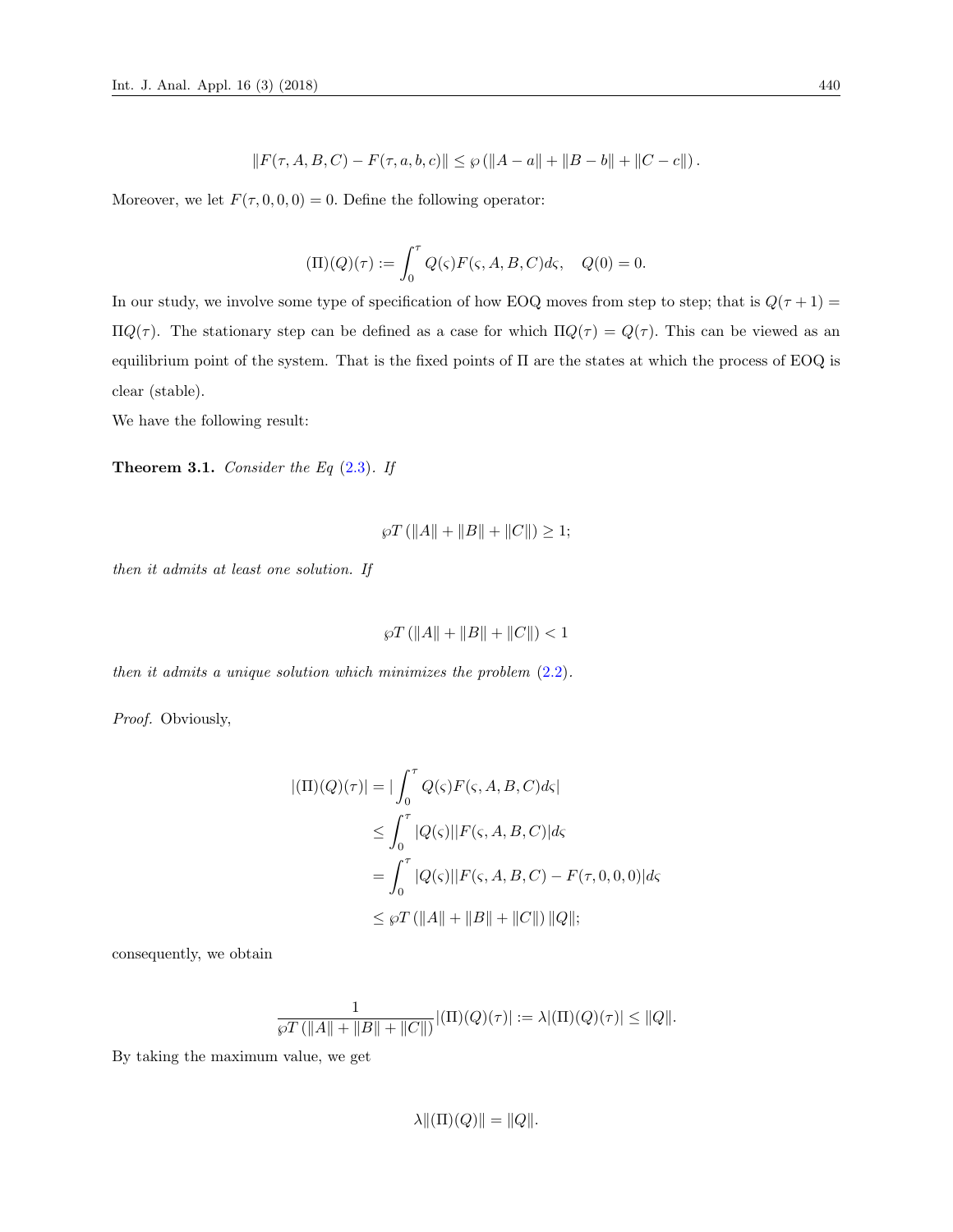The operator Π is continuous, bounded and compact in a subset of Banach space B. Hence, in view of Lemma [2.1,](#page-2-1) the [\(2.3\)](#page-2-0) has a solution. Let  $P \in \mathbb{B}$  such that

$$
(\Pi)(P)(\tau) = \int_0^{\tau} P(\zeta) F(\zeta, A, B, C) d\zeta, \quad P(0) = 0.
$$

A calculation implies that

$$
|(\Pi)(Q)(\tau) - (\Pi)(P)(\tau)| = \Big| \int_0^{\tau} Q(\varsigma) F(\varsigma, A, B, C) d\varsigma - \int_0^{\tau} P(\varsigma) F(\varsigma, A, B, C) d\varsigma \Big|
$$
  

$$
\leq \int_0^{\tau} |Q(\varsigma) - P(\varsigma)| |F(\varsigma, A, B, C)| d\varsigma
$$
  

$$
\leq T |F(\varsigma, A, B, C) - F(\varsigma, 0, 0, 0)| ||Q - P||
$$
  

$$
\leq \wp T (||A|| + ||B|| + ||C||) ||Q - P||;
$$

If  $\wp T(\Vert A \Vert + \Vert B \Vert + \Vert C \Vert) < 1$  then by Banach fixed point theorem, we conclude that [\(2.3\)](#page-2-0) has a unique solution. It is clear that

$$
\|(\Pi)(Q) - (\Pi)(P)\| \le \|Q - P\|.
$$

Thus operator Π is not-expensive map. Therefore, in view of Lemma [2.2](#page-2-2) and Lemma [2.3,](#page-2-3) the set of fixed point is a minimal close convex set. Note that the fixed point corresponds to equilibrium of EOQ.  $\Box$ 

#### 4. Examples

In this section, we shall consider some applications.

<span id="page-4-0"></span>Example 1. Assume that a company' s production in two seasons during a year satisfying the following EOQ system:

$$
Q(1) = A(1)B(1) - C(1)Q(2)
$$
  
\n
$$
Q(2) = A(2)B(2) - C(2)Q(1).
$$
\n(4.1)

Define the company's reaction function  $\rho : \mathbb{R}^2_+ \to \mathbb{R}^2_+$  by

$$
\rho(Q(1), Q(2)) := (A(1)B(1) - C(1)Q(2), A(2)B(2) - C(2)Q(1)).
$$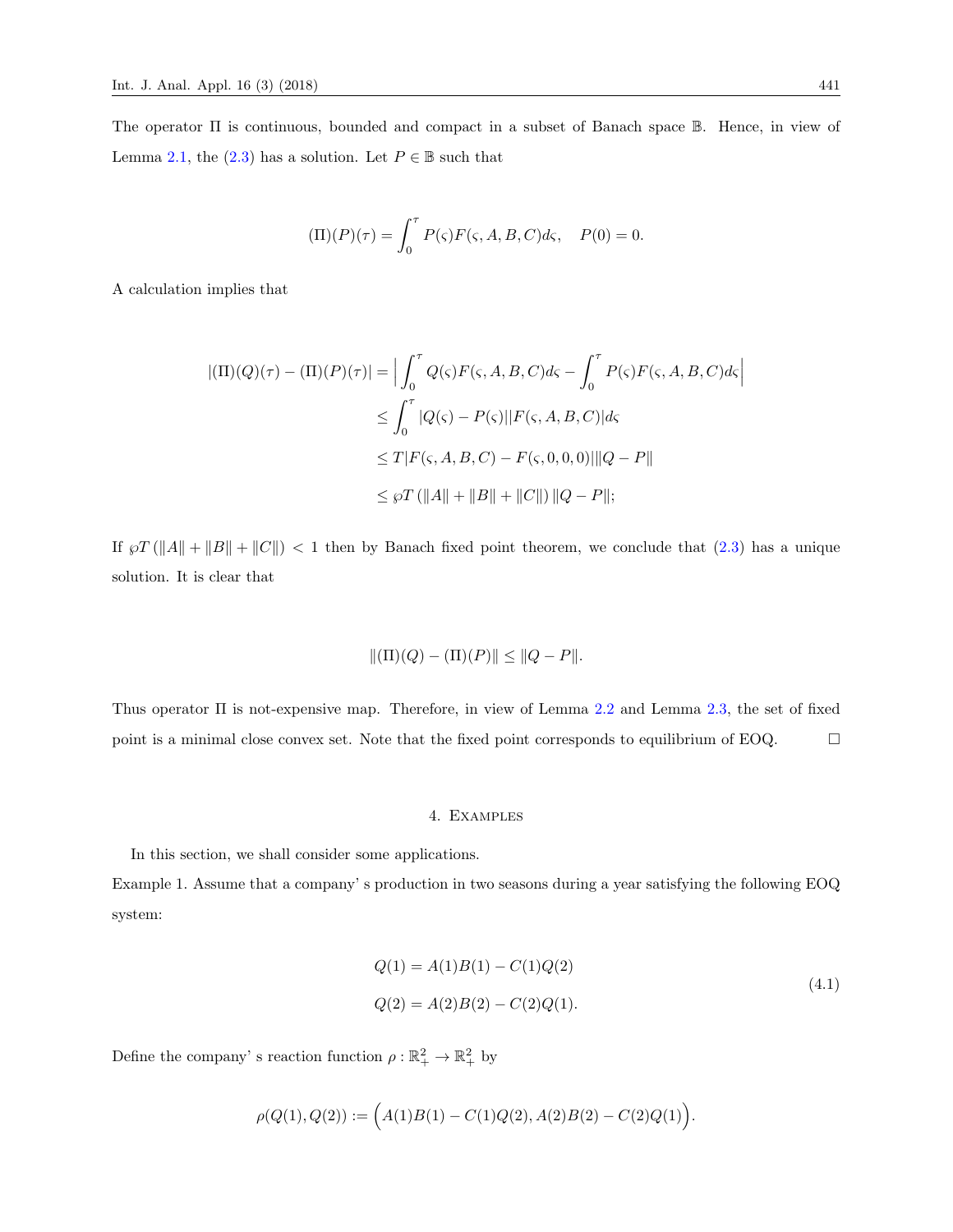If  $\max\{C(1), C(2)\}$  < 1 then a computation with respect to city block metric, gives

$$
|\rho(\mathbf{Q}) - \rho(\mathbf{Q}')| = |A(1)B(1) - C(1)Q(2) - (A(1)B(1) - C(1)Q'(2))|
$$
  
+ 
$$
|A(2)B(2) - C(2)Q(1) - (A(2)B(2) - C(2)Q'(1))|
$$
  
= 
$$
C(1)|Q'(2) - Q(2)| + C(2)|Q'(1) - Q(1)|
$$
  

$$
\leq \max\{C(1), C(2)\} \Big(|Q'(2) - Q(2)| + |Q'(1) - Q(1)|\Big)
$$
  
= 
$$
\max\{C(1), C(2)\} |\mathbf{Q} - \mathbf{Q}'|.
$$

Thus, the existence and uniqueness outcome for the equilibrium, where  $\rho$  has a unique fixed point  $\mathbf{Q}^*$  if  $C(i) < 1, i = 1, 2$ . We have the following facts:

- The condition  $C(i) < 1$ ,  $i = 1, 2$  is sufficient for equilibrium but not necessary.
- This condition implies the convexity of the set of the fixed point ( Lemma [2.3\)](#page-2-3).
- We may replace the metric with the Euclidean metric to obtain the same result.
- In view of the condition  $C(i) < 1$ ,  $i = 1, 2$  the system  $(4.1)$  can be considered as a fuzzy system (see Fig. 1).



Figure 1: Example 1; the functions  $Q(1)$  in the horizontal axis and  $Q(2)$  in the vertical axis. Here, we suppose  $C(i) = 0.5, i = 1, 2$ . and  $A(i) = 0.1, B(i) = 0.3$ .

Example 2. Assume that a recent state of market is  $Q(0) = (Q_1(0), Q_2(0))$ . A company j is imposing  $Q_j(0)$ units. At time  $\tau = 1$  each company selects its outcome level  $Q_j(1)$  by replaying to the quantity. Consequently, we have the system (see Fig.2)

$$
Q_1(\tau + 1) = A(1)B(1) - C(1)Q_2(\tau)
$$
  
\n
$$
Q_2(\tau + 1) = A(2)B(2) - C(2)Q_1(\tau).
$$
\n(4.2)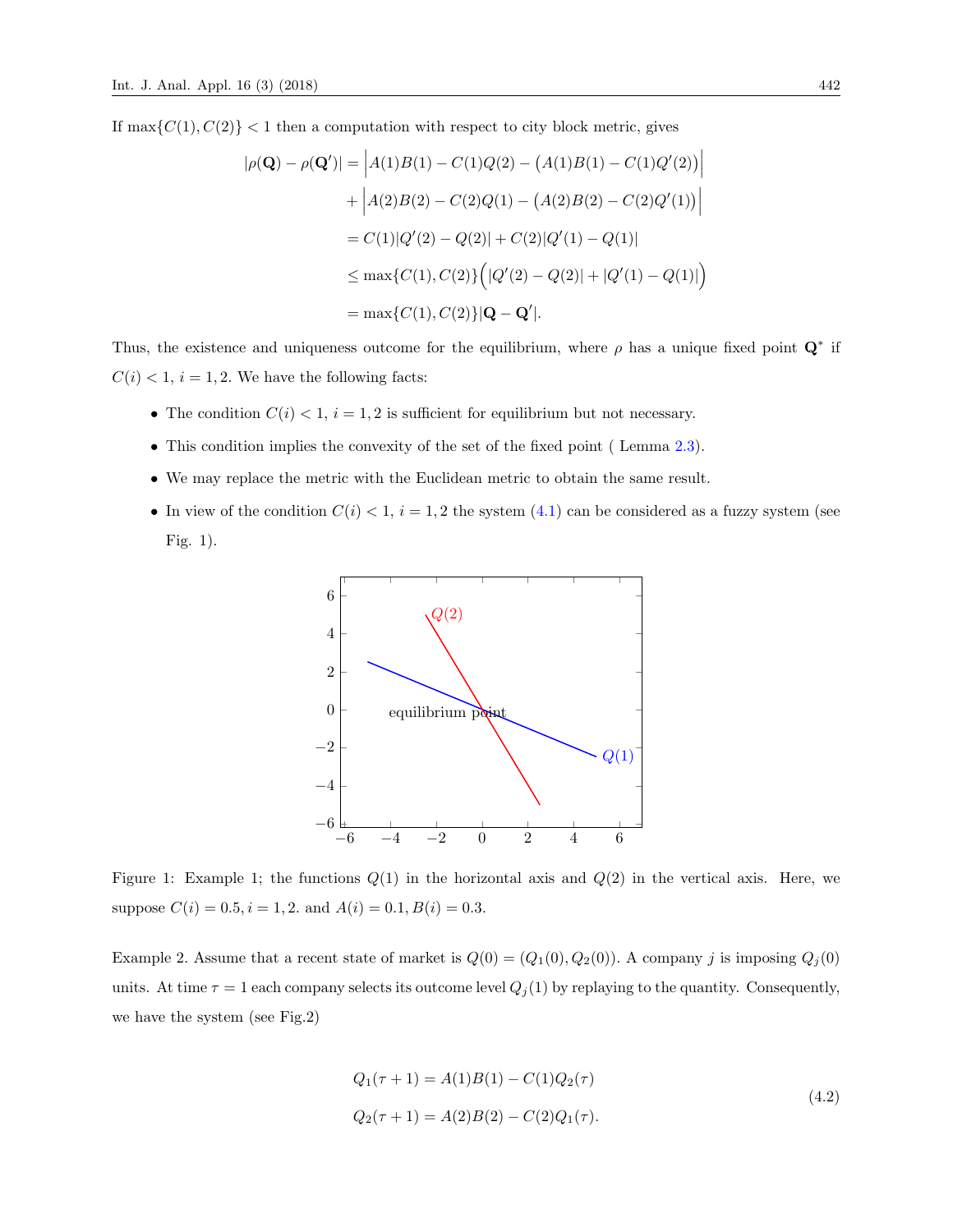The sequence  $\langle Q(\tau) \rangle$  converges the equilibrium point  $Q^*$  whenever  $\max\{C(1), C(2)\}$  < 1.



Figure 2: Example 2; the functions  $Q(\tau)$  with respect to  $\tau$ . We suppose  $C(1) = 0.5, C(2) = 0.2$ .

Example 3. Suppose the following non-linear system

$$
Q_1(\tau) = \frac{1}{2(1 + Q_2(\tau))}
$$
  
\n
$$
Q_2(\tau) = \frac{exp(-Q_1(\tau))}{2}.
$$
\n(4.3)

It is clear that the function  $\varrho : \mathbb{R}^2_+ \to \mathbb{R}^2_+$ , where

$$
\varrho(Q_1, Q_2) = \left(\frac{1}{2(1+Q_2(\tau))}, \frac{exp(-Q_1(\tau))}{2}\right)
$$

is a contraction , so an equilibrium point exists and unique.



Figure 3: Example 3: the functions  $Q(\tau)$  with respect to  $\tau$ . There is a unique equilibrium point for the system corresponding to a unique solution.